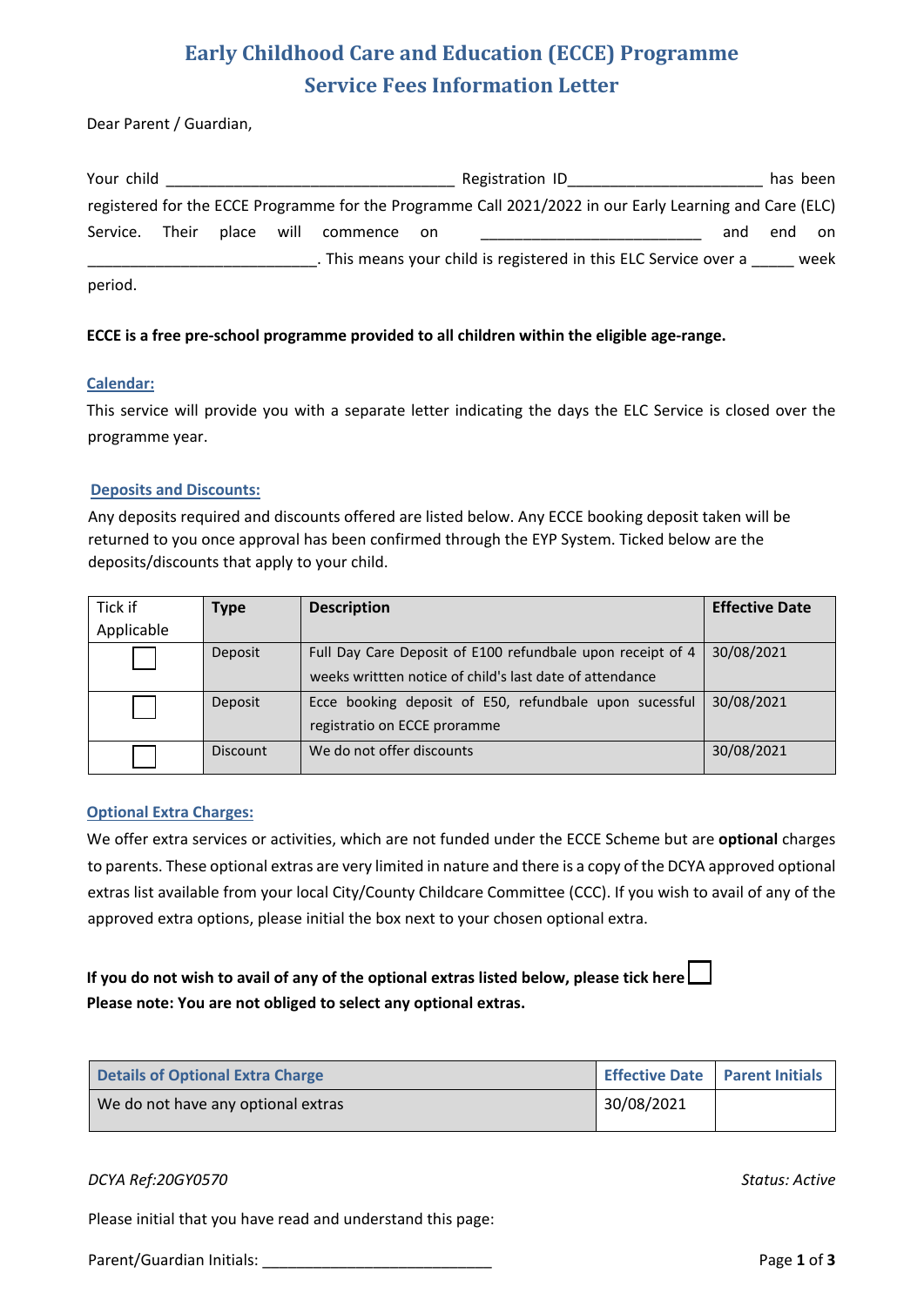# **Early Childhood Care and Education (ECCE) Programme Service Fees Information Letter**

| We do not have any optional extras | 30/08/2021 |  |
|------------------------------------|------------|--|
|                                    |            |  |

**Should you, at any time, wish to withdraw from any of the optional extras selected, you must provide the service with four weeks' notice.**

#### **Fees List:**

Our Fees List below outlines the session types that are available within our service and maximum weekly charge for them. The session type(s) that you have requested are ticked in the Fees list below. This service charges on a weekly  $\Box$ /monthly  $\Box$ basis. Your charge is identified in the final column and does not include any optional extras you have chosen from the above.

| <b>Session</b>   | <b>Session</b>       | <b>Session</b> | <b>Number</b> | <b>Fees including</b> | <b>Fee</b>  | Your Weekly/   | <b>Effective</b> |
|------------------|----------------------|----------------|---------------|-----------------------|-------------|----------------|------------------|
| <b>Attending</b> | <b>Description</b>   | <b>Type</b>    | of Days       | <b>ECCE (3 free</b>   | excluding   | <b>Monthly</b> | Date             |
|                  |                      |                |               | hours if 38           | <b>ECCE</b> | Charge (incl.  |                  |
|                  |                      |                |               | week/3.5 free         |             | discounts if   |                  |
|                  |                      |                |               | hours if 41           |             | applicable)    |                  |
|                  |                      |                |               | week service)         |             |                |                  |
|                  | Full Day Care x 5    | <b>AM</b>      | 5             | 150.50                | 215         |                | 04/10/2021       |
|                  | days                 |                |               |                       |             |                |                  |
|                  | &<br><b>Before</b>   | <b>AM</b>      | 5             | 110                   | 110         |                | 04/10/2021       |
|                  | Afterschool Club     |                |               |                       |             |                |                  |
|                  | Ecce session 9am     | <b>AM</b>      | 5             | $\mathbf{0}$          | 64.50       |                | 30/08/2021       |
|                  | to 12pm              |                |               |                       |             |                |                  |
|                  | <b>Full Day Care</b> | <b>AM</b>      | 5             | 133                   | 197.50      |                | 27/08/2021       |
|                  |                      |                |               |                       |             |                |                  |

#### **Leaving the Service/Transfers:**

Should you wish to leave this Service you must **give four weeks written notice** to the manager. Patterns of 'non-attendance' will be queried and may result in your ECCE place being cancelled. Please speak to the Service Manager if for any reason your attendance pattern is not as first registered.

#### **Queries**

If you have any queries or wish to discuss any of the above, please contact the Service Manager.

### **Alternatively, you could address queries to your local City/County Childcare Committee.**

**A list of CCC contact details is available on** www.myccc.ie

*DCYA Ref:20GY0570 Status: Active*

Please initial that you have read and understand this page:

Parent/Guardian Initials: **Parent/Guardian Initials: Page 2** of **3**